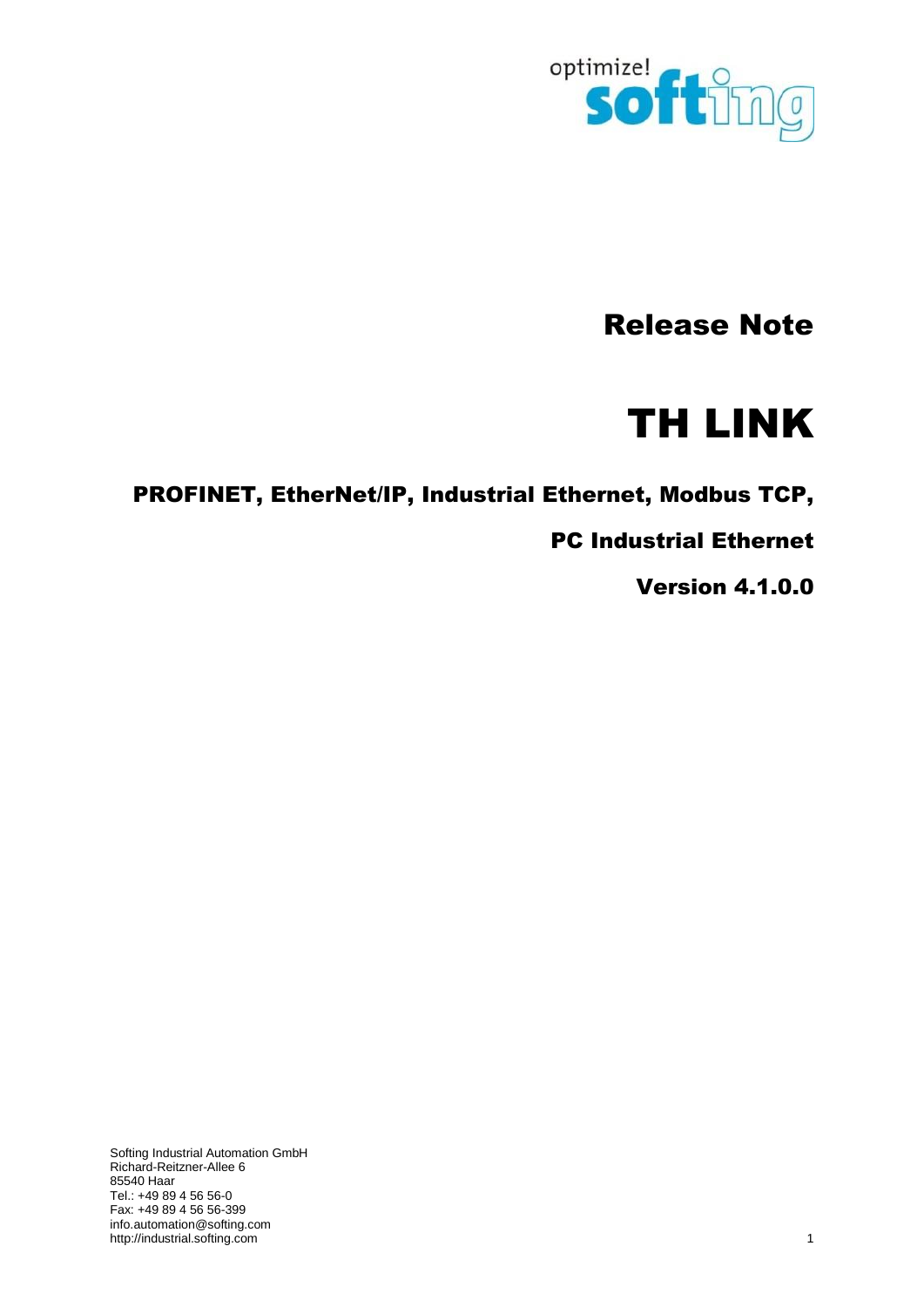

| 1. | <b>Components of the current product version</b> |  |
|----|--------------------------------------------------|--|
|----|--------------------------------------------------|--|

| <b>Component</b>                            | <b>Order number</b> | <b>HW Release</b> | <b>FW Release</b> |
|---------------------------------------------|---------------------|-------------------|-------------------|
| TH LINK PROFINET                            | GDA-JA-003034       | 3.0               | 4.1.0.0           |
| TH LINK ETHERNET/IP                         | GDA-JA-003035       | 3.0               | 4.1.0.0           |
| <b>T LINK INUDSTRIAL</b><br><b>ETHERNET</b> | GDA-JA-003037       | 3.0               | 4.1.0.0           |
| TH LINK MODBUS TCP                          | GDA-JA-003036       | 3.0               | 4.1.0.0           |
| TH LINK PC INDUSTRIAL<br><b>ETHERNET</b>    | LRA-JY-003028       |                   | 4.1.0.0           |

## **2. Manuals of product version**

| <b>Description</b>         | Language | <b>Release</b> |
|----------------------------|----------|----------------|
| Installationshandbuch      | German   | DE-062017-3.40 |
| <b>Installation Manual</b> | English  | EN-012017-3.40 |

## **3. System requirements**

For configuration of TH LINK the following system requirements have to be fulfilled:

#### **3.1. Operating System (TH LINK PC Industrial Ethernet only)**

The following operating systems are supported in German and English:

- Windows 7 (32 and 64 bit)
- Windows 8.1 (64 bit)
- Windows Server 2012 (64 bit)
- Windows Server 2012 R2 (64 bit)
- Windows 10 (64 bit)
- Windows Server 2016 (64 bit)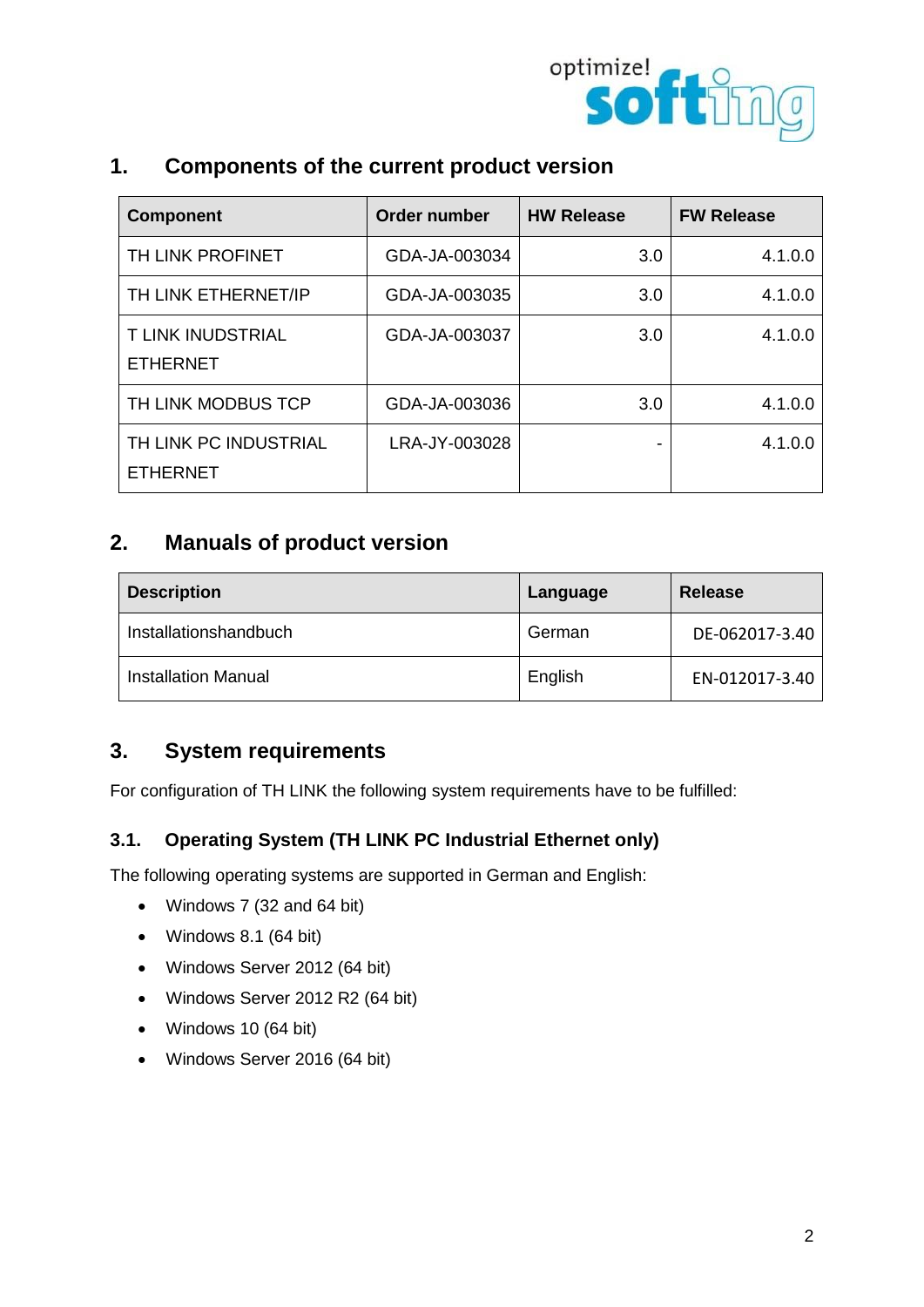

#### **3.2. Network**

- 1 available IP address in the automation network and if necessary 1 free IP address in the office network
- enablement of the following ports

| <b>Protocol/Purpose</b>                       | <b>Port</b>                |
|-----------------------------------------------|----------------------------|
| <b>HTTP</b>                                   | 80 TCP                     |
| Firmware update                               | 1100 TCP                   |
| TH LINK communication with each other         | 1123, 1124, 2364 UDP       |
| TH LINK communication with TH<br><b>SCOPE</b> |                            |
| via Multicast<br>via Unicast                  | 2364 UDP<br>1151, 2365 UDP |

• There must be no firewall between the TH LINK and the PROFINET devices.

#### **3.3. Software**

- Adobe Reader 8 or higher to read documentation
- Microsoft.NET Framework 4.0 (TH LINK PC Industrial Ethernet only)
- Microsoft IIS web server 5.1 or higher (TH LINK PC Industrial Ethernet only)

## **3.4. Web Browser (TH LINK PC Industrial Ethernet only)**

The following web browser versions are supported:

- Internet Explorer 11 or higher
- Mozilla Firefox 49 or higher
- Google Chrome 53 or higher

#### **3.5. Hardware (TH LINK PC Industrial Ethernet only)**

For TH LINK PC Industrial Ethernet, any computer with network adapter is required.

#### **3.6. SD cards**

- Supported SD cards
	- o Swissbit S-200 512MB SFSD0512L1BN1TO-I-ME-161-STD (-25°C to +85°C)
	- o Swissbit S-200 512MB SFSD0512L1BN1TO-E-ME-161-STD (-40°C to +85°C)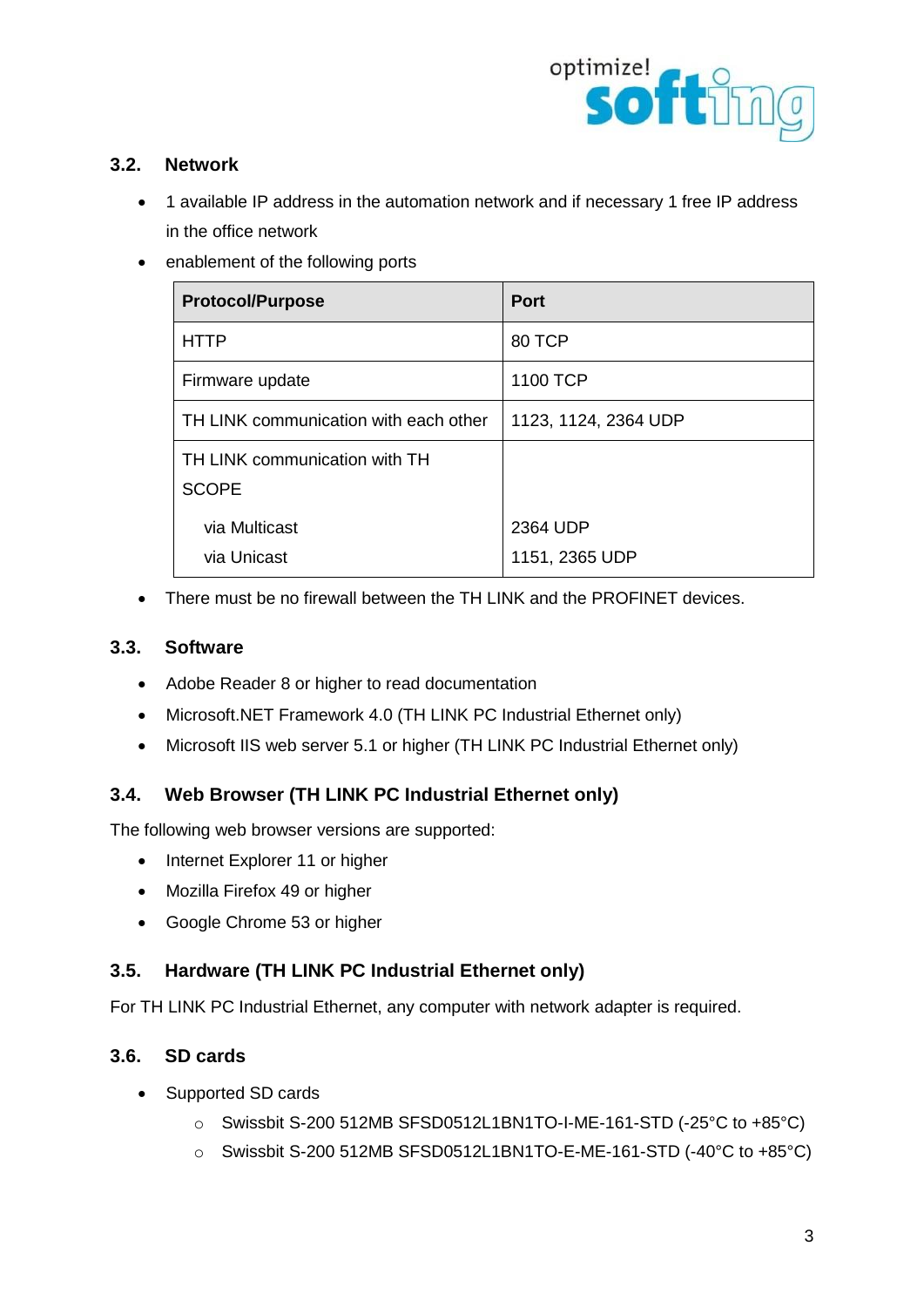

## **4. Scope of delivery**

The scope of delivery includes:

- TH LINK
- Installation Manual
- Release Note

For software and documentation visit the download area on our web site at [http://industrial.softing.com/en/downloads.html.](http://industrial.softing.com/en/downloads.html)

## **5. Installation instruction**

Please read the installation manual before installing the TH LINK.

## **6. Compatibility**

The TH LINK is compatible with TH SCOPE release 3.4.0.0.

## **7. Mean Time Between Failures**

- at 25 °C the MTBF value is about 24 years
- at 55 °C the MTBF value is about 15 years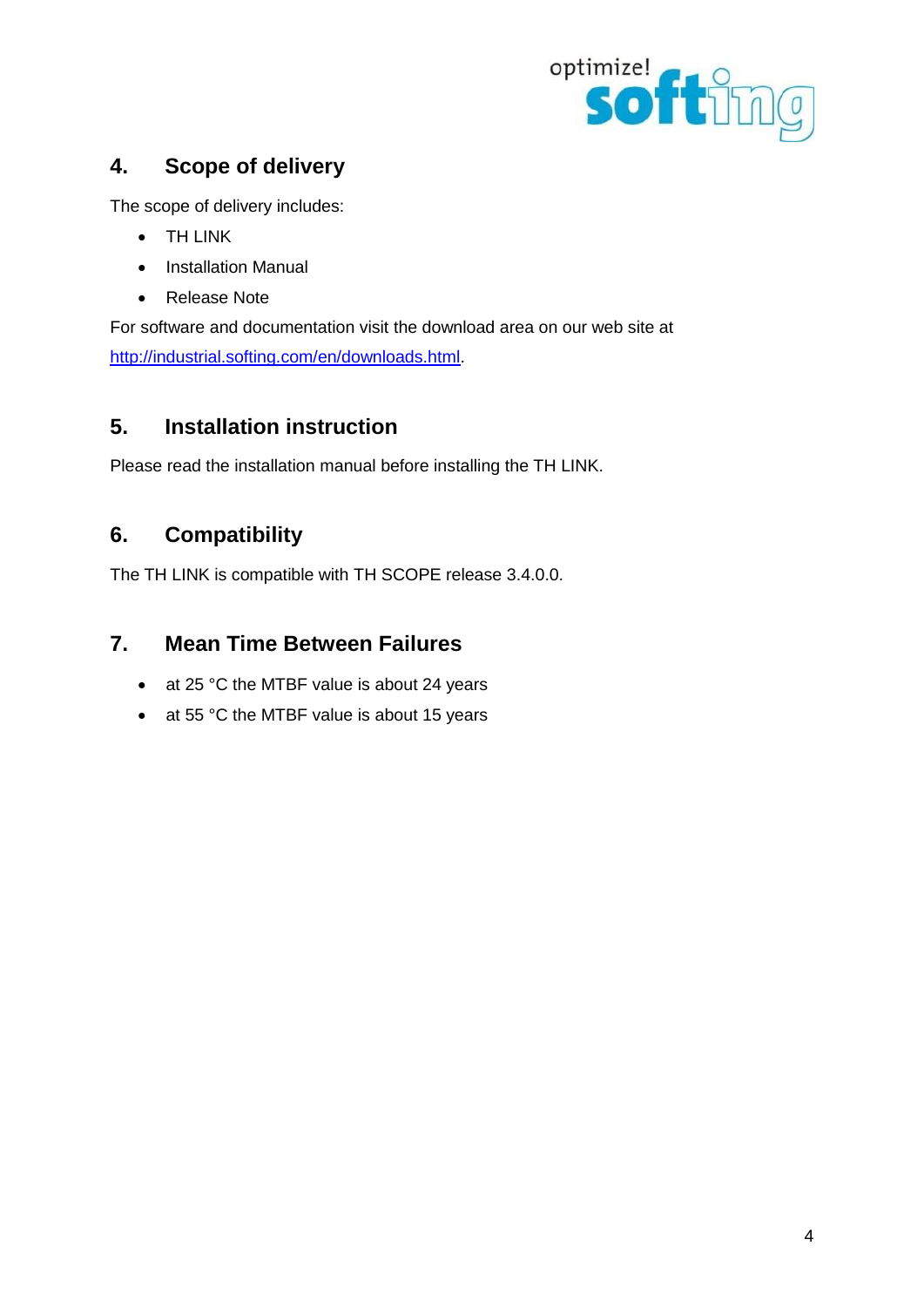

## **8. New and changed functions**

#### **New functions**

- Inventorying of PROFINET devices (module, sub module) and Ethernet devices (e.g. network-PC, cameras) supporting SNMP
- Additional information on TH LINK state via OPC UA server (running in TH SCOPE)

#### **Changed functions**

 Meshing in between the TH LINKs has been removed. The navigation tree is built from TH SCOPE. Non-reachable TH LINKs will be shown with a grey icon.

## **9. Fixed Bugs**

• None

## **10. Notes and known bugs**

#### **10.1. General notes**

- The measurement is limited to 254 stations, which can be separated into up to 5 IP address ranges.
- Data that cannot be queried from the device because the device does not provide them are displayed with "n.a." for "not available". Data that cannot be determined are not incorporated in the calculation of sums.
- The displayed data rate of the controller is the sum of all data rates of the devices communicating with the controller. If a data rate of a device is not available, "n.a." is displayed.
- For technical reasons for some devices, not all ports are displayed in the network statistics.
- TH LINK network overview: Distinguishing between controller, IO-Device and network device only works for PROFINET-protocols (state firmware release v4.0)
- Filtering for "device location" (for EtherNet/IP device names respectively) that has been entered manually, will lead to an empty result.
- When calling TH LINK-devices with the new firmware (v4.0) from older webinterfaces (Flex-version), the webpage cannot be found due to an out-dated weblink. To solve that issue, the user needs to adjust the web-address (e.g. from [http://172.17.3.105/THLINK/](http://172.17.3.105/THLINK/Flex/)**Flex**/ to [http://172.17.3.105/THLINK/](http://172.17.3.105/THLINK/HTML5/)**HTML5**/)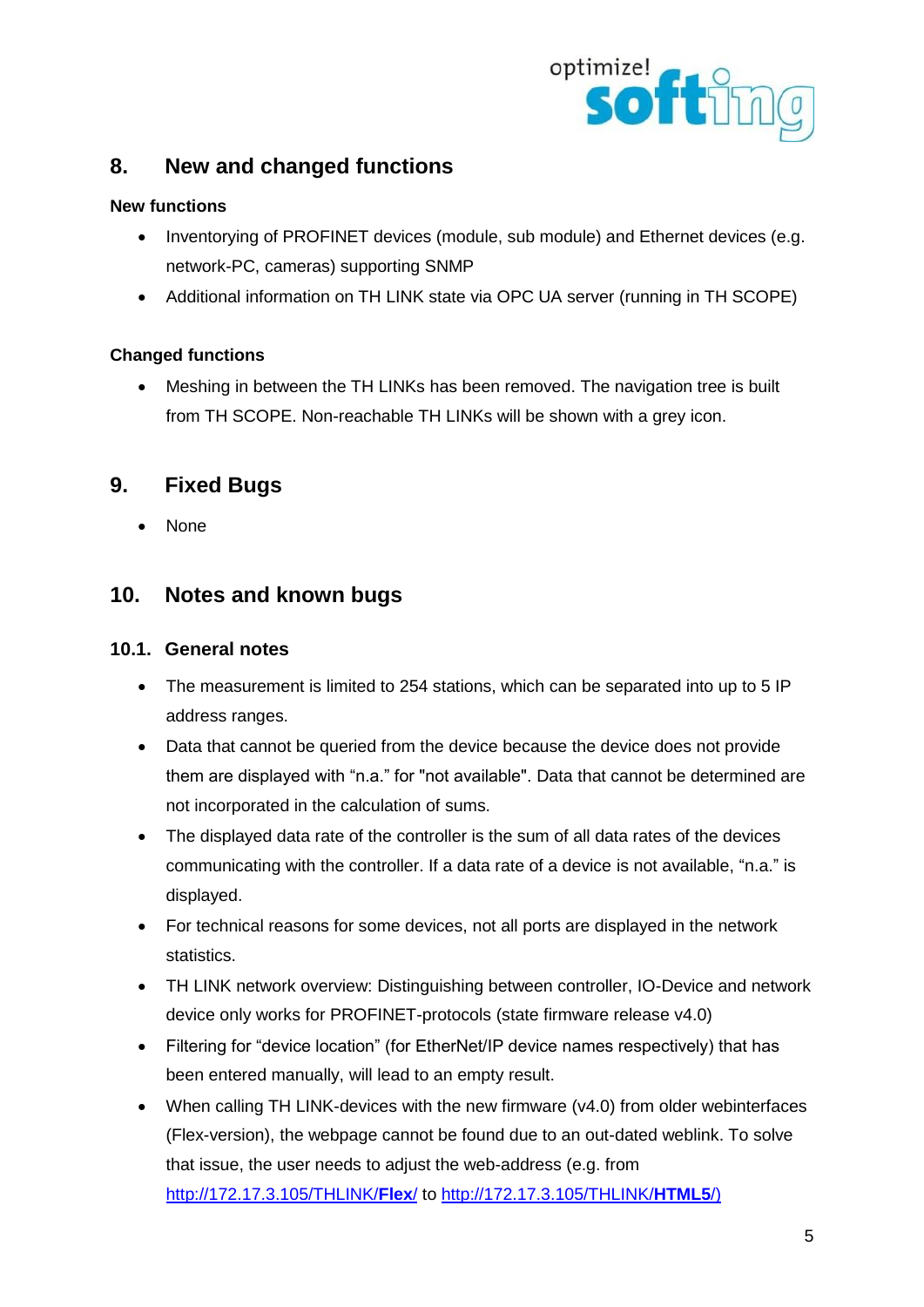

 To start TH LINK PC on newly installed windows 10 1607 or windows 10 1703 systems, the windows signature check has to be switched off. Workaround: Please switch off the "Secure Boot Option" while starting the host-PC using UEFI-setup. Operating systems that had been upgraded to windows 10 1607 or windows 10 1703 are not affected by this restriction.

#### **10.2. Known bugs**

- Devices in commissioning state will be detected during measurement. But if a valid IP address is set, it will be displayed as "network device" instead of PROFINET device.
- There will be an incorrect measurement, if both ports of the TH LINK are in the same network.

## **10.3. GNU General Public License**

• The TH LINK uses the Linux operating system and therefore includes GPL licensed software.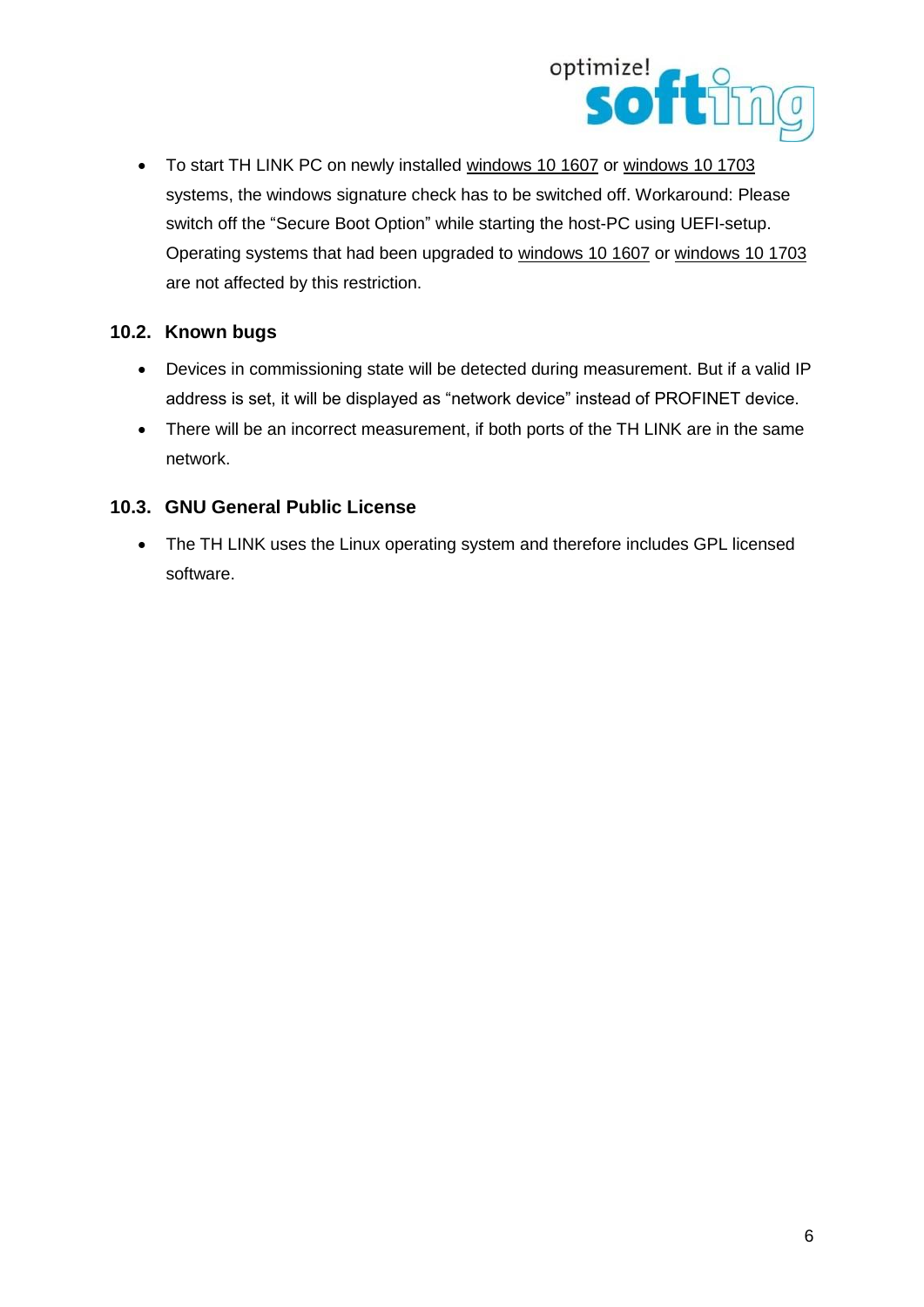

## **11. Version history**

| <b>Version number</b> | <b>Release date</b> | New and changed functions                                                                                                                                                                                                                                                                                                                               |  |  |
|-----------------------|---------------------|---------------------------------------------------------------------------------------------------------------------------------------------------------------------------------------------------------------------------------------------------------------------------------------------------------------------------------------------------------|--|--|
| 4.0.0.0               | 10.01.2017          | TH LINK Network overview tab provides a<br>quick overview of the monitored network and<br>lists all relevant parameters at one glance<br>Efficient device management: With Softing TH<br>LINK Maintenance Tool, several TH LINK can<br>be updated to the latest Firmware version.<br>TH LINK graphical user interface (GUI) is<br>implemented in HTML 5 |  |  |
| 3.4.1.0               | 30.09.2016          | The "retry" for non-reachable EtherNet/IP-<br>$\bullet$<br>devices can be configured and is set to "3" by<br>default.                                                                                                                                                                                                                                   |  |  |
| 3.4.0.0               | 12.09.2016          | <b>Blacklist: Robust operation for PROFINET</b><br>networks<br>Attenuation check depending on cable length<br>Persistency: TH LINK PROFINET remembers<br>the configuration settings for devices<br>Support for ARdata v1.1 (iDevice): Reliable<br>communication with iDevices<br>Hostname can have up to 31 characters<br>٠                             |  |  |
| 3.0.0                 | 28.01.2016          | Computing and communicating line depth<br>Detecting and communicating cable length (if<br>supported by the monitored devices)<br>Detecting duplicated IP addresses<br>Calculation of port load corrected                                                                                                                                                |  |  |
| 3.2.0.0               | 24.04.2015          | TH LINK PROFINET writes diagnostic data on<br>$\bullet$<br>the SD card of the device. After a power<br>outage and device restart, all data are<br>restored and available.                                                                                                                                                                               |  |  |
| 3.1.0.0               | 16.01.2015          | Threshold monitoring of Lost Packets<br>$\bullet$<br>(increase of lost packets within 15 minutes<br>interval, monitoring of lost packets per day per<br>station) + alerting                                                                                                                                                                             |  |  |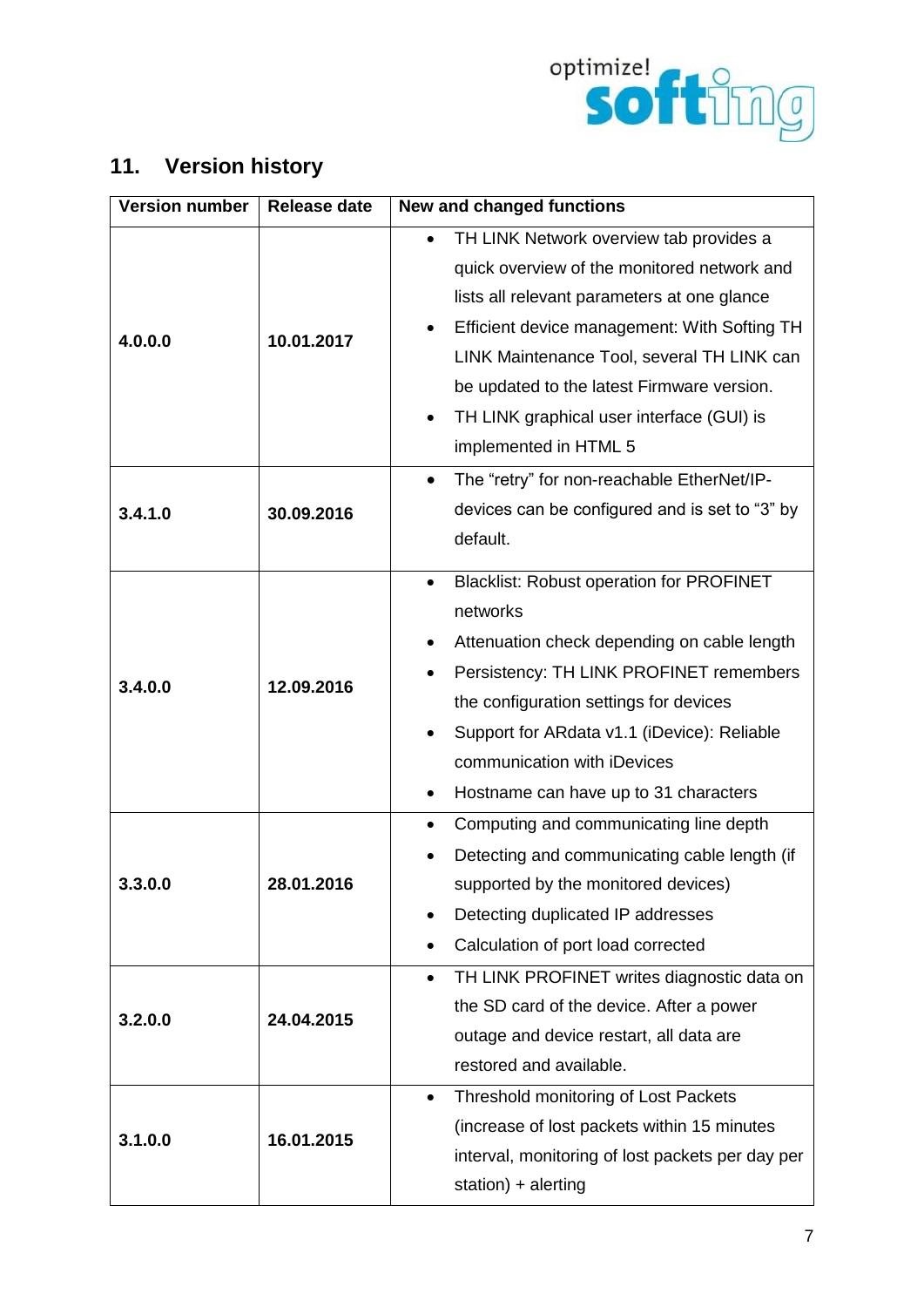

|         |            | The threshold values are configurable and<br>$\bullet$   |
|---------|------------|----------------------------------------------------------|
|         |            | individual slaves can be excluded from                   |
|         |            | monitoring                                               |
|         |            |                                                          |
|         |            | <b>Changed Corporate Identity</b>                        |
| 3.0.0.0 | 30.09.2014 | Now default sorting in the network overview<br>$\bullet$ |
|         |            | matches with the sorting in the navigation tree          |

|         |            | New settings "Data view" available: "Since start<br>$\bullet$ |
|---------|------------|---------------------------------------------------------------|
|         |            | of measurement", "with historical data"                       |
|         |            | Topology detection for end devices that are                   |
|         |            | connected directly to a managed switch.                       |
|         |            | Inventory: The Vendor and Device ID are no                    |
|         | 27.06.2014 | longer displayed in decimal but in hexadecimal.               |
|         |            | Error statistics: the number of unknown packets               |
|         |            | is removed from the sum of the lost packets.                  |
| 2.0.3.0 |            | Network statistics: The unknown packets are                   |
|         |            | displayed in a separate column.                               |
|         |            | If the measurement is started without a valid time            |
|         |            | server or taken over computer system time, then               |
|         |            | all diagnostics will be displayed with a time                 |
|         |            | stamp of 1970. If a valid time server was set or              |
|         |            | computer system time was taken over later, all                |
|         |            | previously occurred diagnostics were still                    |
|         |            | available with a time stamp of 1970. These are                |
|         |            | converted to a valid time stamp now.                          |
|         |            | When stopping the measurement, the                            |
|         |            | communication for measurement in the                          |
| 2.0.2.1 | 10.12.2013 | automation network will be stopped as well as                 |
|         |            | the communication of the TH LINK with each                    |
|         |            | other.                                                        |
|         |            | Improved active and passive requests (Faster                  |
| 2.0.1.0 | 08.08.2013 | detection of the entire network, reduced network              |
|         |            | load by sending fewer packets)                                |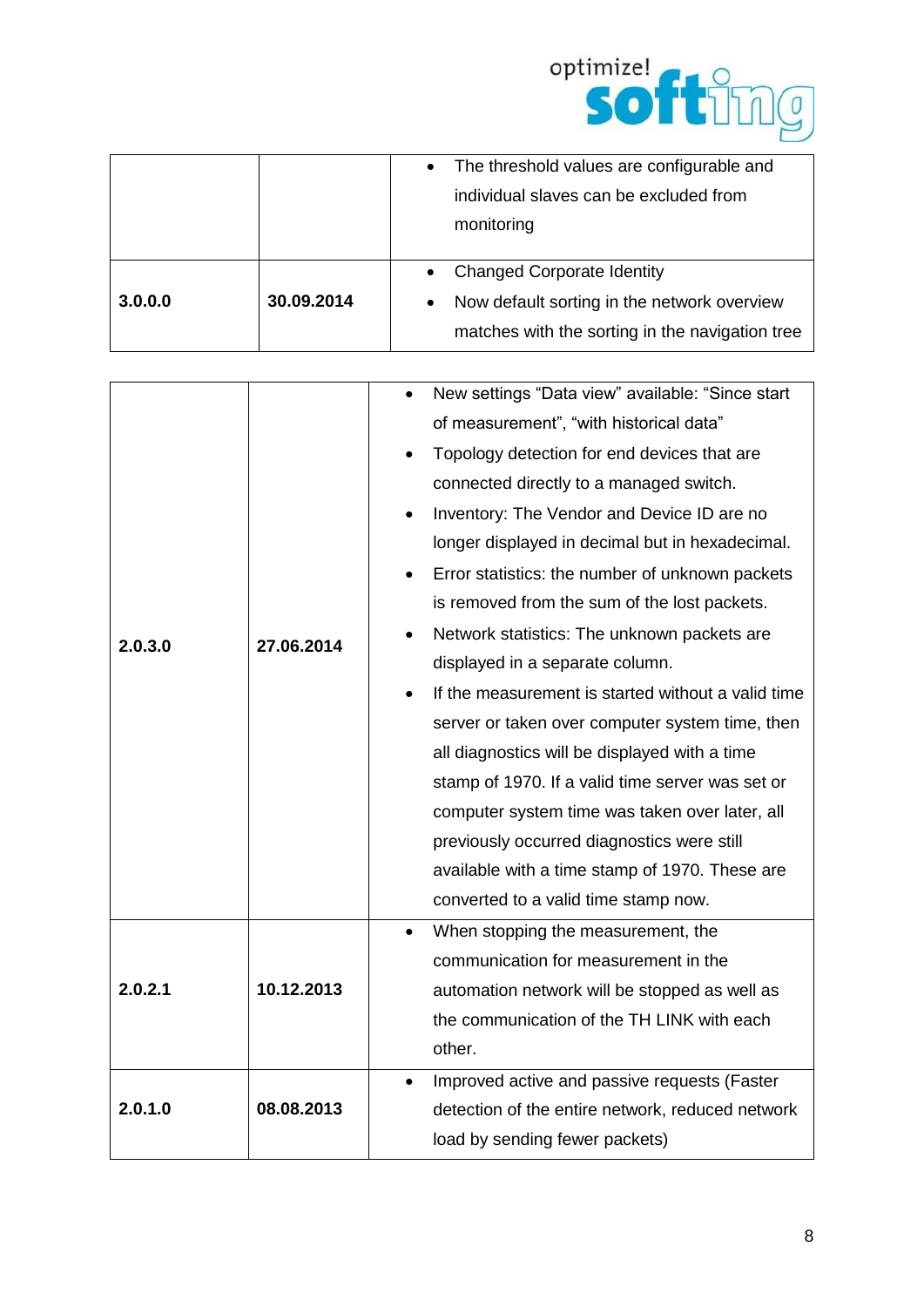

| Failed TH LINK PROFIBUS, were still displayed<br>$\bullet$     |
|----------------------------------------------------------------|
| as "available" by TH LINK PROFINET                             |
| Incompatibility with the 1&1 SMTP Server is<br>$\bullet$       |
| fixed.                                                         |
| In the time server settings no IP addresses<br>$\bullet$       |
| larger the 128.x.x.x could be stored.                          |
| In the manual settings for IP address range no IP<br>$\bullet$ |
| addresses larger the 128.x.x.x could be stored.                |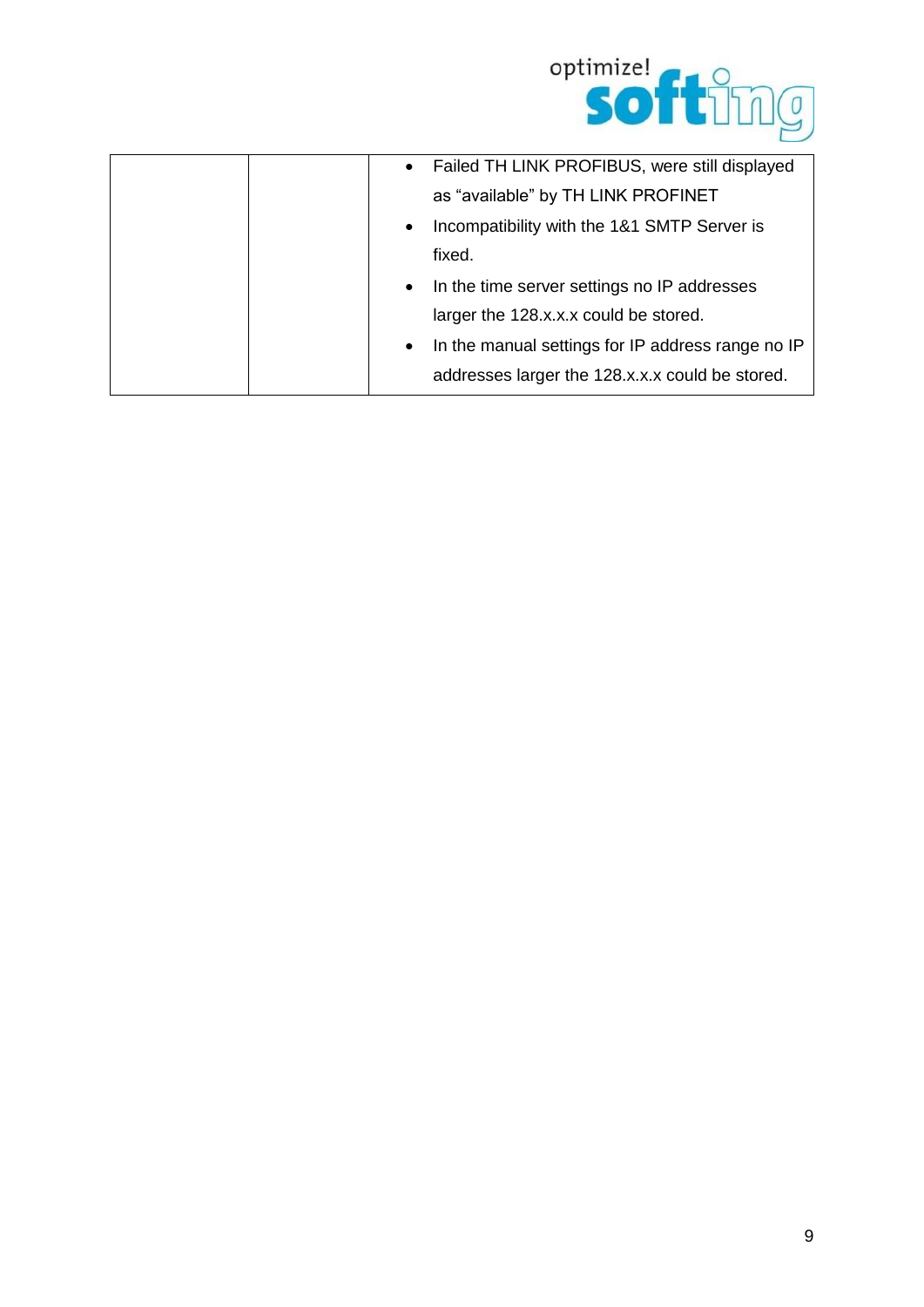

|         |            |           | Secure access from office network to the           |
|---------|------------|-----------|----------------------------------------------------|
|         |            |           | <b>PROFINET network via second Ethernet</b>        |
|         |            | interface |                                                    |
|         |            |           | Alerting function via relay contact                |
|         |            |           | PC synchronized system time is retained due to     |
|         |            |           | a real time clock in case of power loss            |
|         |            |           | SD card slot                                       |
|         |            |           | The bandwidth used by the TH LINK application      |
|         |            |           | is limited so that devices are requested with a    |
|         |            |           | maximum of 50% of the critical net load class for  |
|         |            |           | devices defined by the PI (PROFIBUS &              |
|         |            |           | PROFINET International). Especially for SNMP       |
|         |            |           | requests, the bandwidth is reduced to 25%.         |
| 2.0.0.0 | 26.07.2013 |           | In the title bar of the web pages the office       |
|         |            |           | network address and the automation network         |
|         |            |           | address are displayed.                             |
|         |            |           | At product information are displayed the MAC       |
|         |            |           | address, IP address, subnet mask and the           |
|         |            |           | default gateway for both Ethernet interfaces.      |
|         |            |           | Enhanced temperature range: -40°F to +167°F.       |
|         |            |           | Yaskawa Motoman devices were displayed as          |
|         |            |           | failed even though they had not failed. These      |
|         |            |           | devices do not provide PROFINET data and no        |
|         |            |           | SNMP data. Therefore, no topology, diagnostics     |
|         |            |           | or network statistics information of these devices |
|         |            |           | are displayed (determined for devices with         |
|         |            |           | hardware version 2 and firmware version 1.0).      |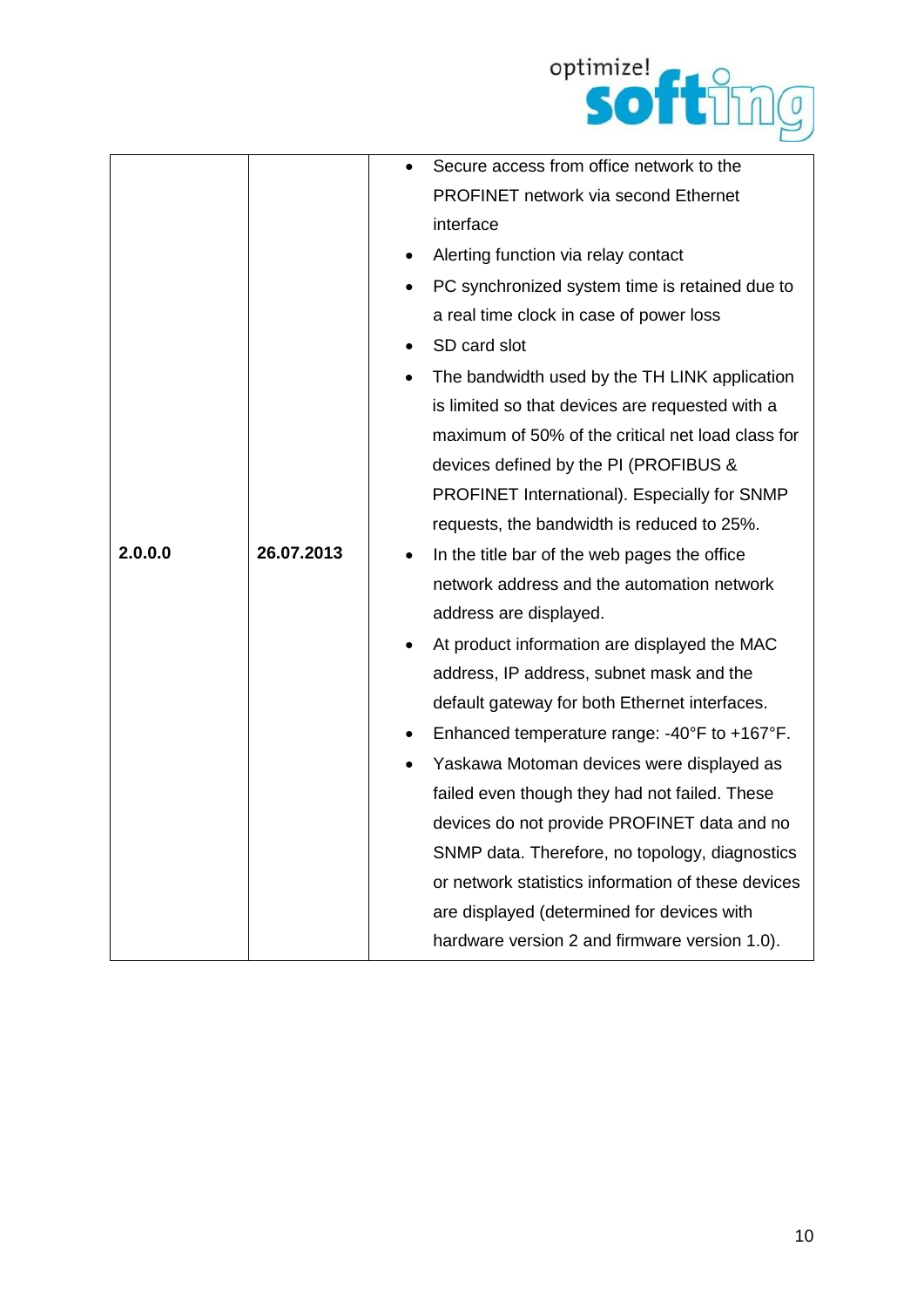

## **12. Frequently asked questions**

#### Access

**Q**: How many people can access the TH LINK via web at the same time?

**A**: Up to six people can access the TH LINK simultaneously. Once a person logs in to the TH LINK as an administrator, no one else can access it.

#### Time display

**Q**: I selected **Yes** in **Use time server**, but I always get a wrong time stamp. Why is that so? **A**: It may be that the time server you set is not available from your network. Below the time server setting there is a possibility to test the set time server by clicking on the respective button. If no current date is displayed, please check your settings. If there is no time server available from your network, you have the possibility to take over the computer system time by selecting **No** for **Use time server**. Then click on the button **Synchronize**.

#### **Settings**

**Q**: Is it possible to use the server name instead of IP address for time server/SMTP server settings?

**A**: Yes, you can use server names. Make sure that a DNS server is set up and available.

**Q**: What has to be considered, if TH LINK gets the IP address from a DHCP server? **A**: If you disconnect the network connector during the TH LINK runtime, the DHCP lease time possibly could be expired when reconnecting. Then the last used IP address of the TH LINK is assigned to another station in the network. In that case you should reboot the TH LINK.

#### Device information for modules

**Q**: Why is "n.a." displayed instead of the data for input and output values? **A**: Earlier PROFINET implementations in the devices do not return any data. Please check if the respective device manufacturer provides a new firmware version and update the firmware respectively if a firmware update is available.